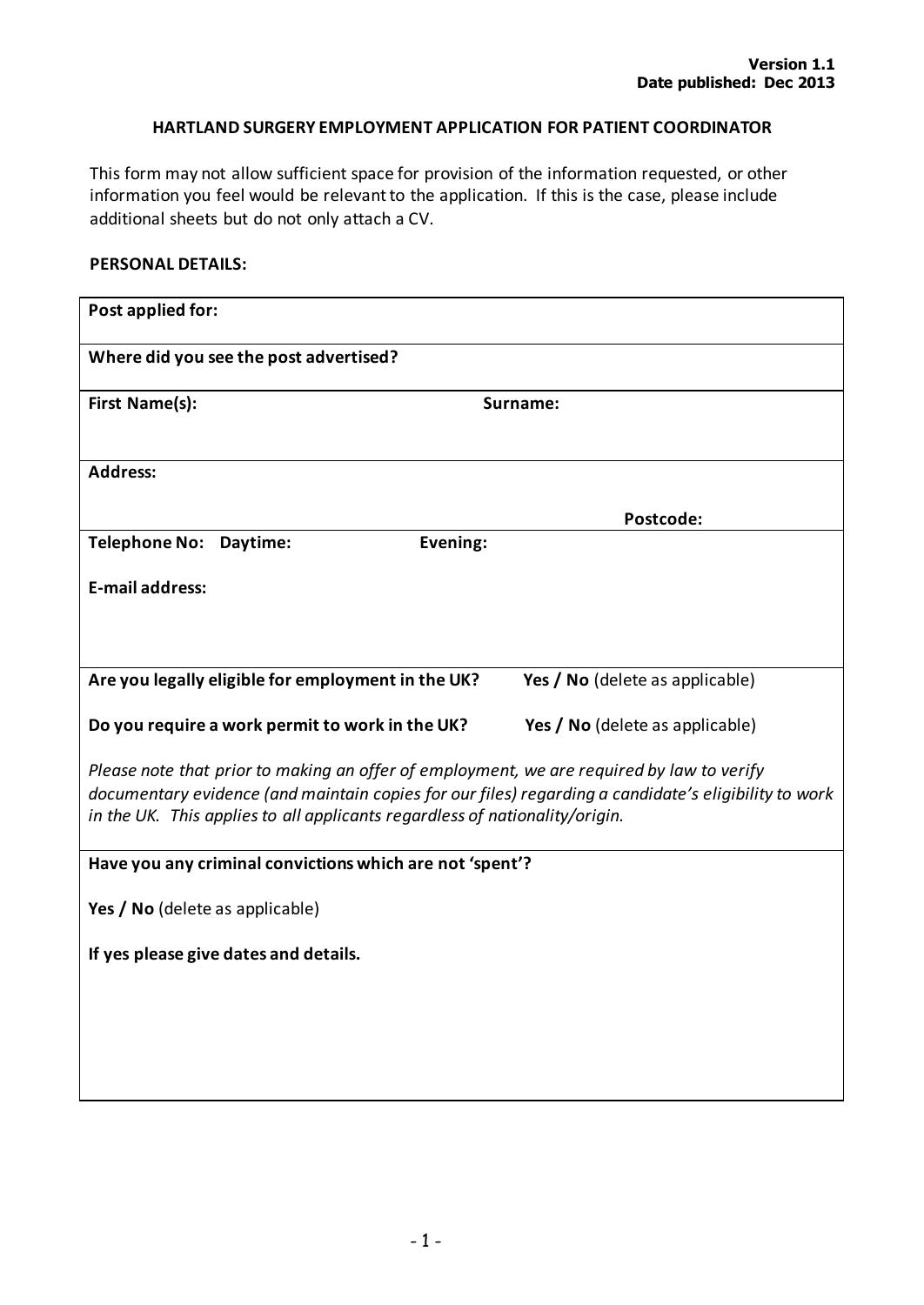# **CURRENT (OR MOST RECENT) EMPLOYMENT OR WORK EXPERIENCE**

| Title of Post                      |                                      |
|------------------------------------|--------------------------------------|
| Number of Hours worked per week:   |                                      |
| Name and Address of Employer       |                                      |
|                                    | Postcode                             |
| Nature of Business                 | Date of Appointment                  |
|                                    |                                      |
| Salary and Hourly Rate             | Period of Notice / Contract End Date |
| Summary of Duties Responsibilities |                                      |
| Reason for Leaving:                |                                      |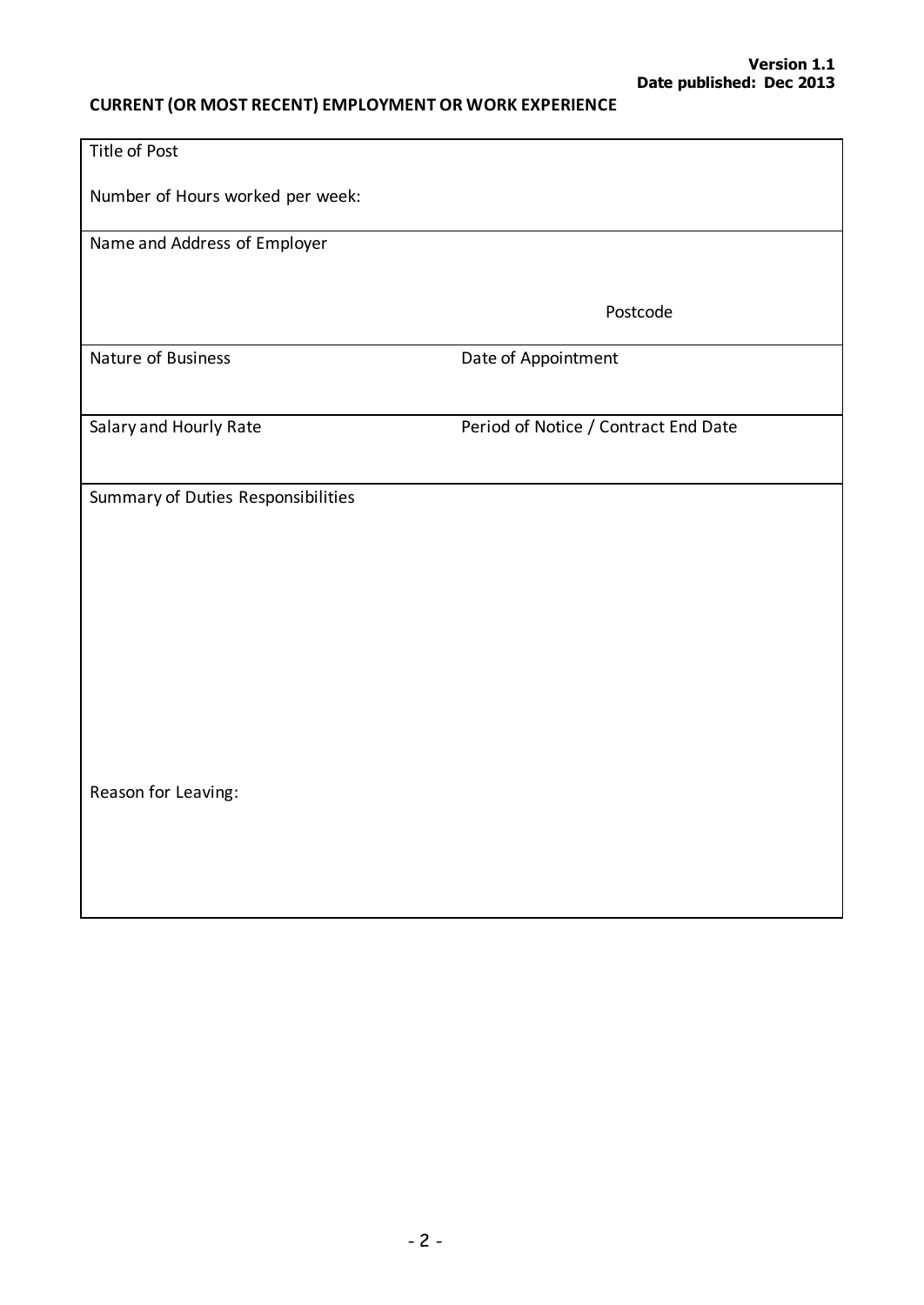## **PREVIOUS EMPLOYMENT** (most recent first - you may include unpaid work) Please give a brief explanation of any periods of unemployment

| <b>Employer's Name and Address</b> | Title of Post Held | Salary and Scale | Date<br>From | Date<br>To | Reason for leaving |
|------------------------------------|--------------------|------------------|--------------|------------|--------------------|
|                                    |                    |                  |              |            |                    |
|                                    |                    |                  |              |            |                    |
|                                    |                    |                  |              |            |                    |
|                                    |                    |                  |              |            |                    |
|                                    |                    |                  |              |            |                    |
|                                    |                    |                  |              |            |                    |
|                                    |                    |                  |              |            |                    |
|                                    |                    |                  |              |            |                    |
|                                    |                    |                  |              |            |                    |
|                                    |                    |                  |              |            |                    |
|                                    |                    |                  |              |            |                    |
|                                    |                    |                  |              |            |                    |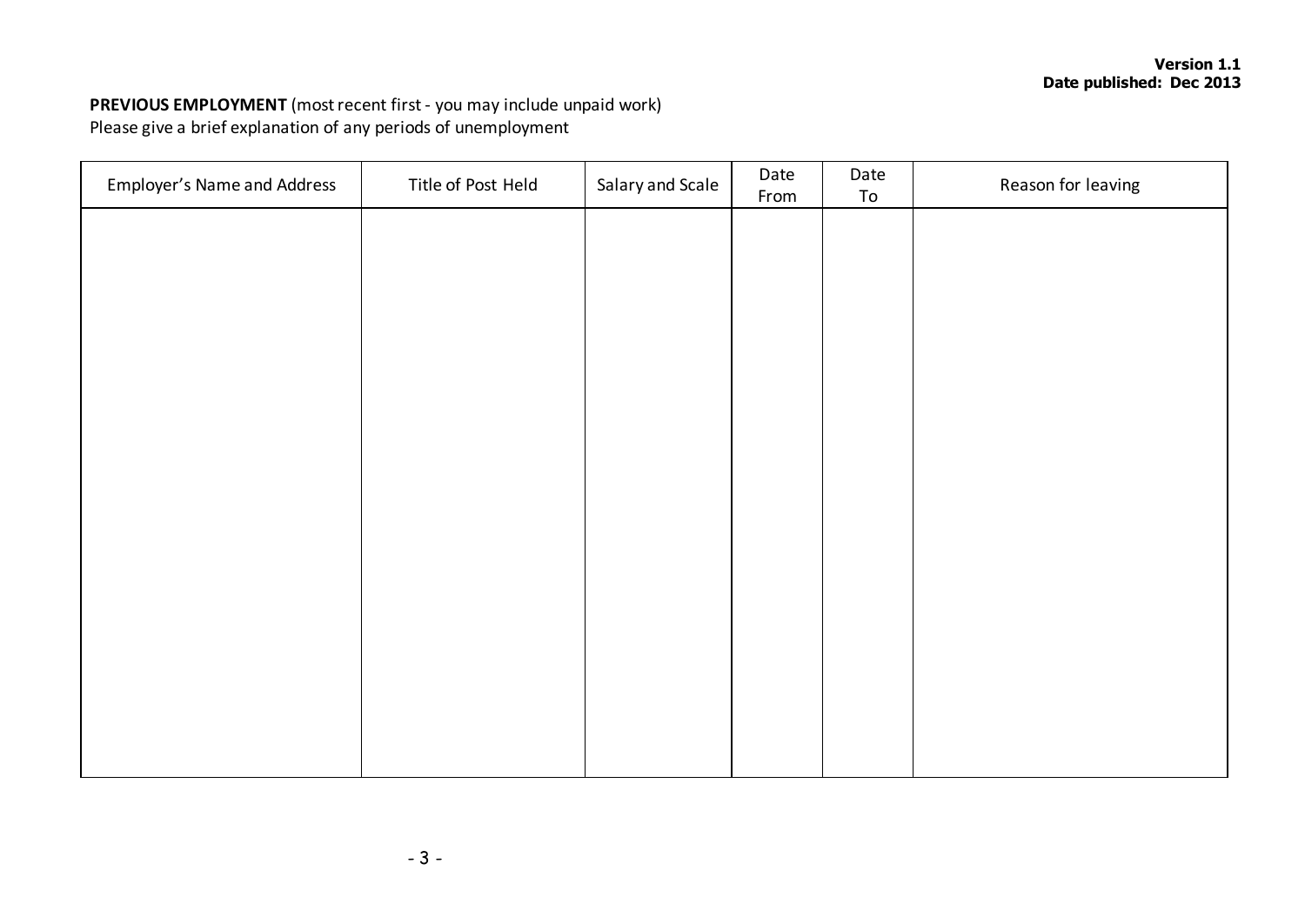**EDUCATION AND QUALIFICATIONS** (most recent first). Include details of any qualifications for which you are currently studying/expect to attain.

| Schools, Colleges Universities or | From* | $To^*$ | Programme of study/examinations |
|-----------------------------------|-------|--------|---------------------------------|
| other Training organisations      |       |        | taken (with levels and grades)  |
|                                   |       |        |                                 |
|                                   |       |        |                                 |
|                                   |       |        |                                 |
|                                   |       |        |                                 |
|                                   |       |        |                                 |
|                                   |       |        |                                 |
|                                   |       |        |                                 |
|                                   |       |        |                                 |
|                                   |       |        |                                 |
|                                   |       |        |                                 |
|                                   |       |        |                                 |
|                                   |       |        |                                 |
|                                   |       |        |                                 |
|                                   |       |        |                                 |
|                                   |       |        |                                 |
|                                   |       |        |                                 |
|                                   |       |        |                                 |
|                                   |       |        |                                 |
|                                   |       |        |                                 |
|                                   |       |        |                                 |
|                                   |       |        |                                 |
|                                   |       |        |                                 |
|                                   |       |        |                                 |
|                                   |       |        |                                 |

\* Inclusion of qualification dates is not compulsory

# **PERSONAL INTERESTS/HOBBIES**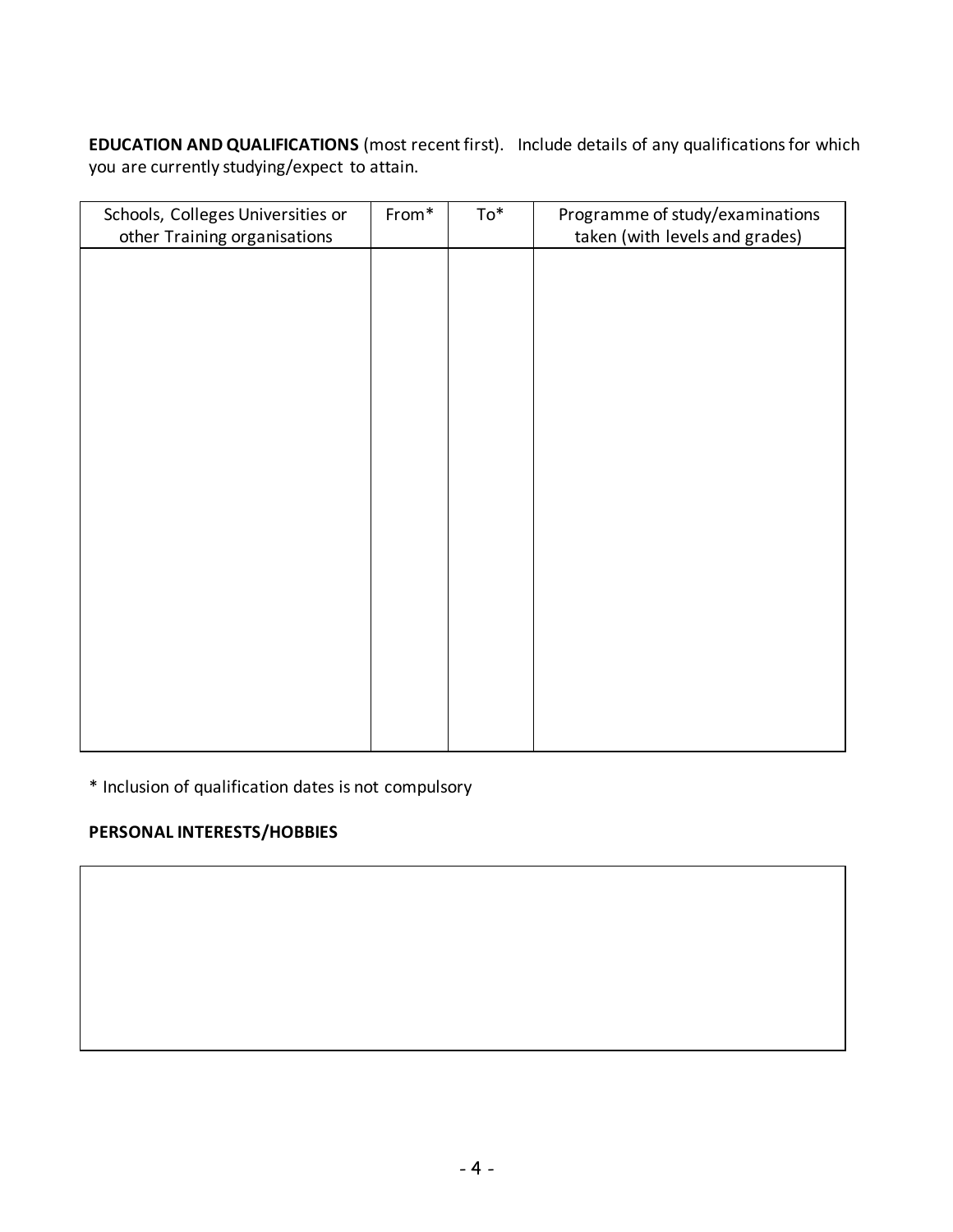### **APPLICANTS WHO ARE PATIENTS OF HARTLAND SURGERY**

Hartland Surgery considers that employing staff who are patients of the practice has significant disadvantages both to the patient and to the practice. Please note therefore that if your application is successful, you will be required to register elsewhere.

### **REFERENCES**

Please give the name, address and telephone number of two people who would be willing to give you a reference. If you are currently or have recently been in employment, one of these should be your current or last employer. If not, a referee should be a person who can make a statement with regard to your character, e.g. a school or college teacher. Referees must not be members of your family or related to you in any way.

| Name                                                       | Name                                                       |
|------------------------------------------------------------|------------------------------------------------------------|
| Job Title (if applicable)                                  | Job Title (if applicable)                                  |
| Address                                                    | Address                                                    |
| Postcode                                                   | Postcode                                                   |
| Telephone                                                  | Telephone                                                  |
| How does this person know you?                             | How does this person know you?                             |
| If required, may we take up reference before<br>interview? | If required, may we take up reference before<br>interview? |
| Yes / No (delete as applicable)                            | Yes / No (delete as applicable)                            |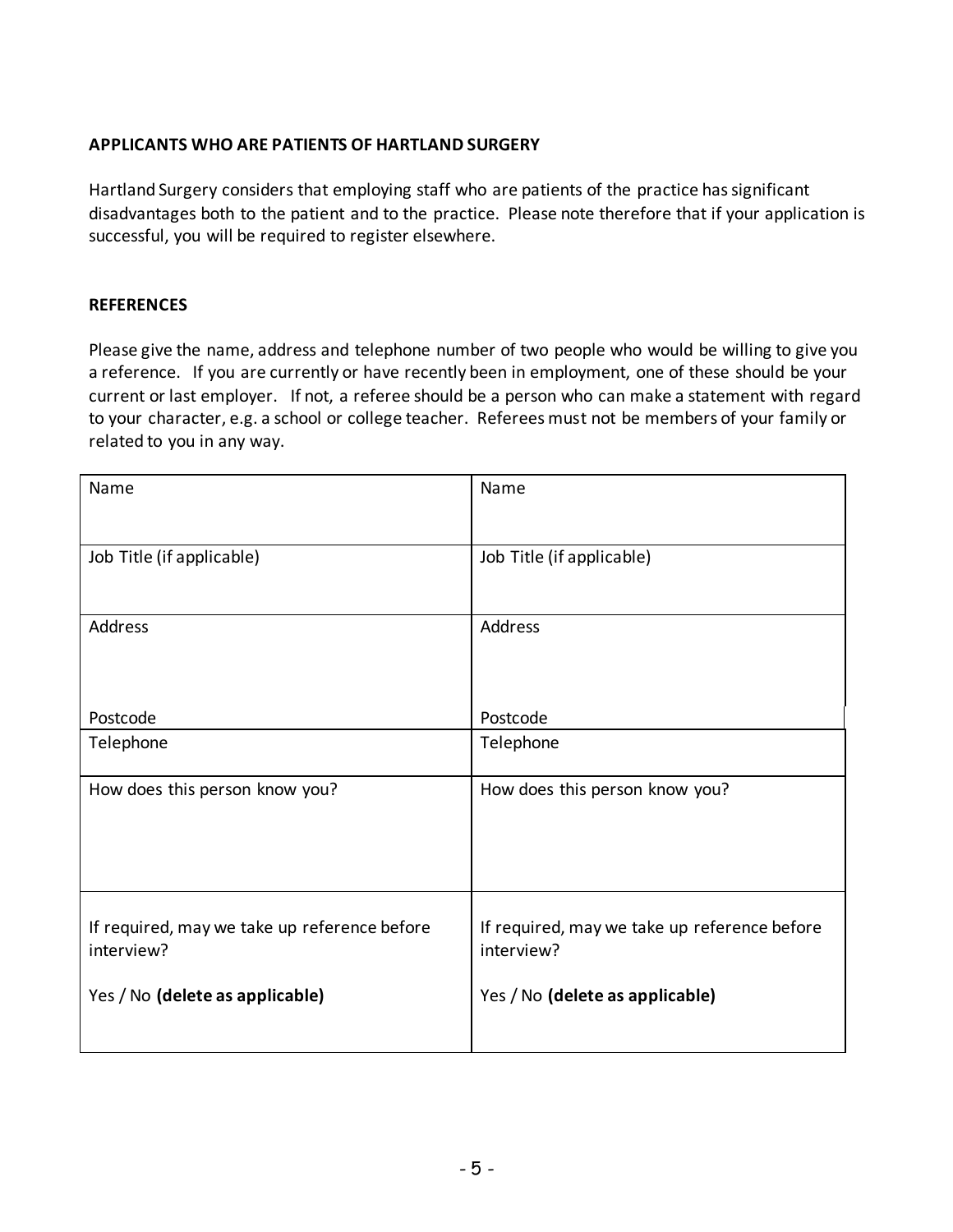#### **INFORMATION IN SUPPORT OF THIS APPLICATION**

Please use the space below explain why you would be a good applicant for the post, including any experience you have gained, skills you have to offer (for example, IT skills) and personal qualities. This may include work and voluntary/domestic activities (e.g. school committees, charity work). Please relate your comments to the job description and advertisement.

Please continue on an additional sheet if necessary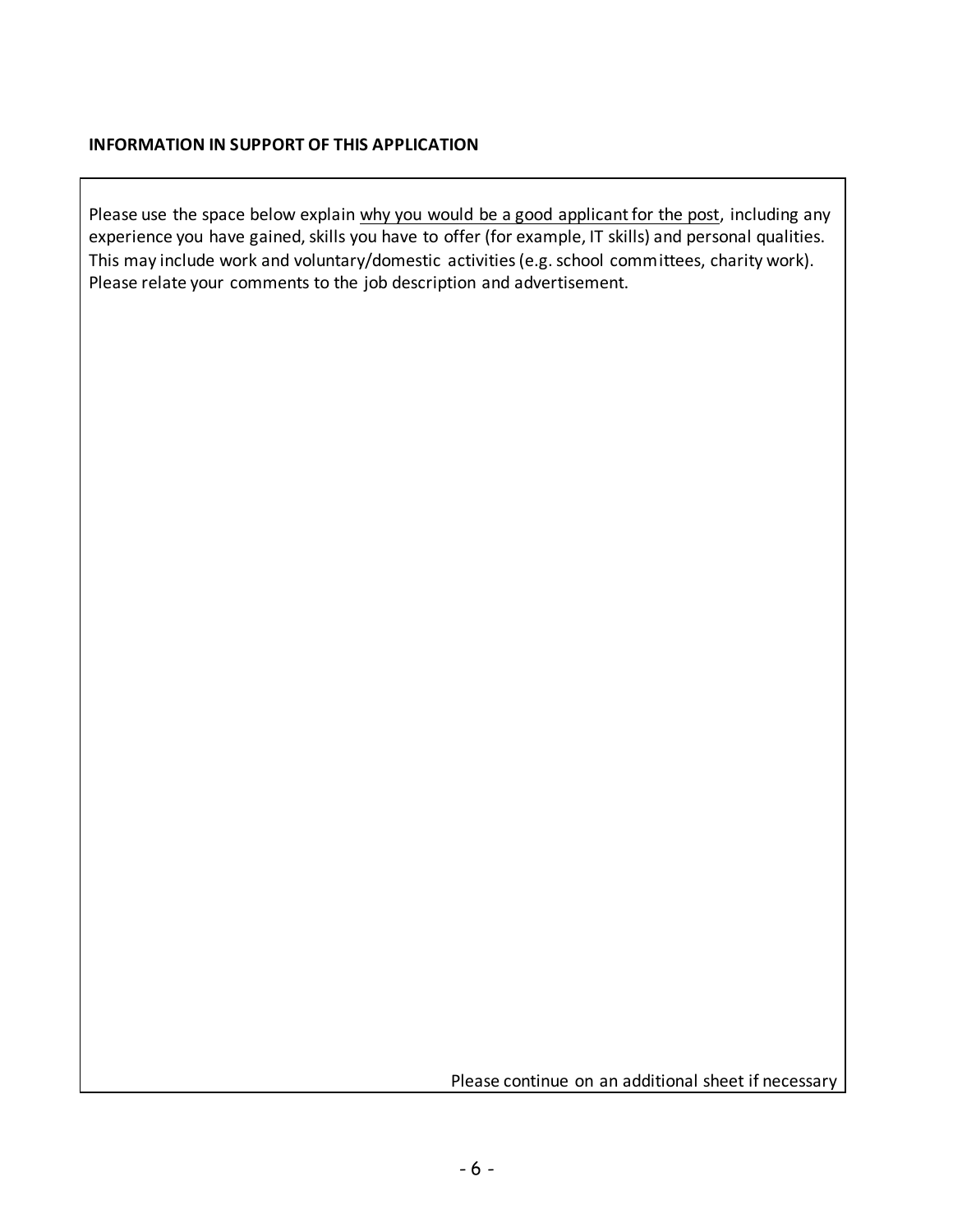If you are selected for interview, are there any reasonable adjustments you would need us to make it easier for you to attend?

Yes / No (delete as applicable)

If yes, please give details:

#### **APPLICANT'S DECLARATION**

I hereby give my consent, in connection with this application, for all previous employers, educational institutions and references to be contacted to obtain and verify the accuracy of information provided by me in support of this application.

I understand that any misrepresentation or material omission made by me on this application will be sufficient cause for cancellation of the application or immediate termination of employment, whenever it may be discovered.

I understand that Hartland Surgery is permitted to hold personal information about me as identified on this application form as part of its recruitment procedures and personnel records.

**Note:** Hartland Surgery is an equal opportunities employer and does not unlawfully discriminate in employment. No information provided by the applicant will be used for the purpose of limiting or excluding any applicant from consideration for employment on a basis prohibited by law.

| Applicant's signature: | Date: |
|------------------------|-------|
|------------------------|-------|

This form should be emailed to Harriet Mills at harrietmills@nhs.net Or by post to Harriet Mills, Hartland Surgery, 66 The Square, Hartland, Bideford, Devon, EX39 6BL

### **Closing date 8th April 2022 Interviews will be held on 29 th April 2022**

Unsuccessful applicants will not be contacted.